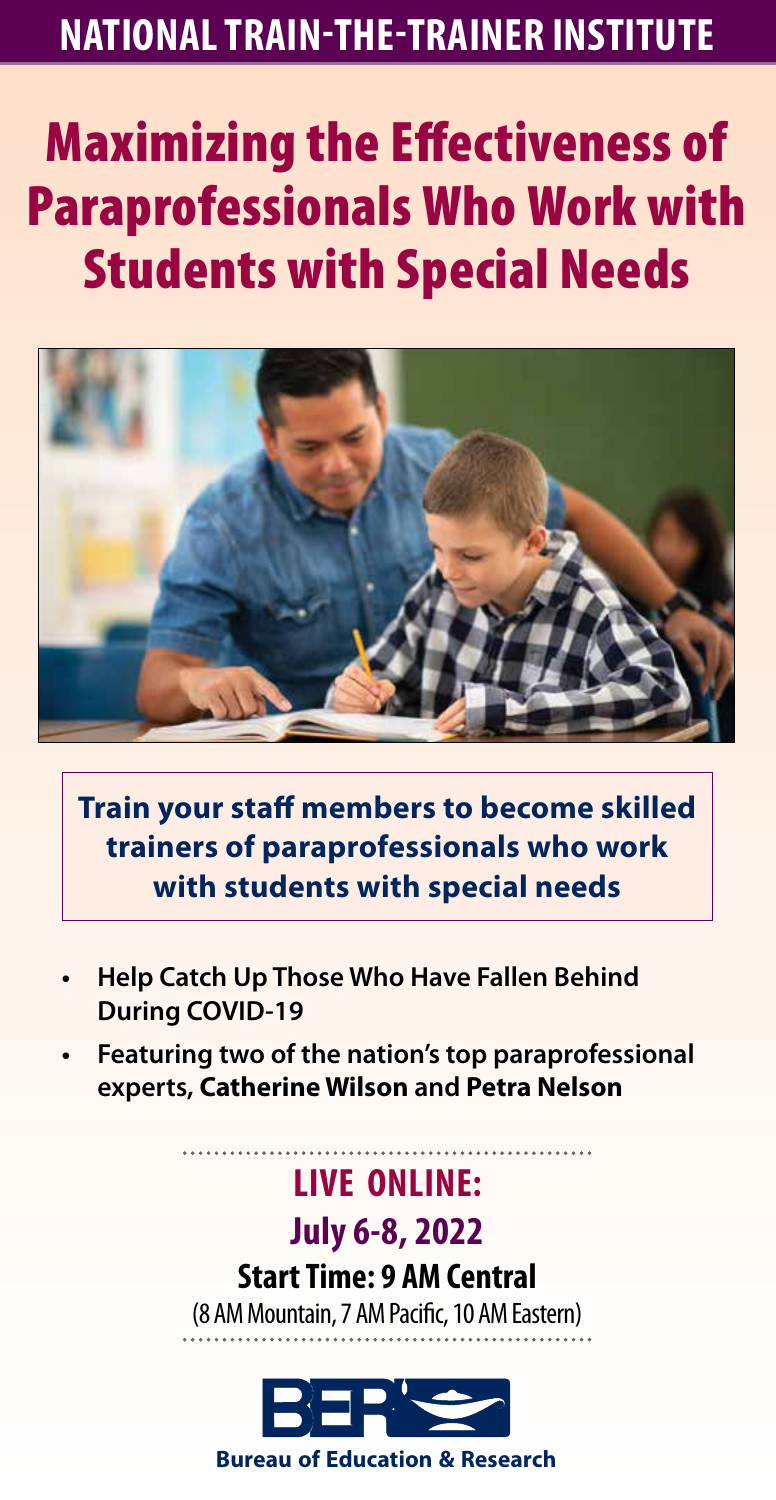

# **NATIONAL TRAIN-THE-TRAINER INSTITUTE**

# **Maximizing the Effectiveness of Paraprofessionals Who Work with Students with Special Needs**



# **Innovative, Video-Based, Hands-On Train-the-Trainer Opportunity**

- Acquire dozens of practical strategies to help paraprofessionals strengthen the achievement of students with special needs **including helping catch up those who have fallen behind during COVID-19**
- **• Learn how to use outstanding video to demonstrate strategies in practice** … Receive ALL the videos to use during training in your own school or district
- **• Build instructional expertise** among paraprofessionals for more effectively monitoring student progress and increasing independence
- **• Receive critical information** on how to deliver high-quality, engaging and effective Paraprofessional training sessions
- **• Ideal for schools and districts looking to strengthen their training of paraprofessionals** who work with students with special needs … Each potential trainer should have experience working with paraprofessionals

#### For more information, or to register, please contact us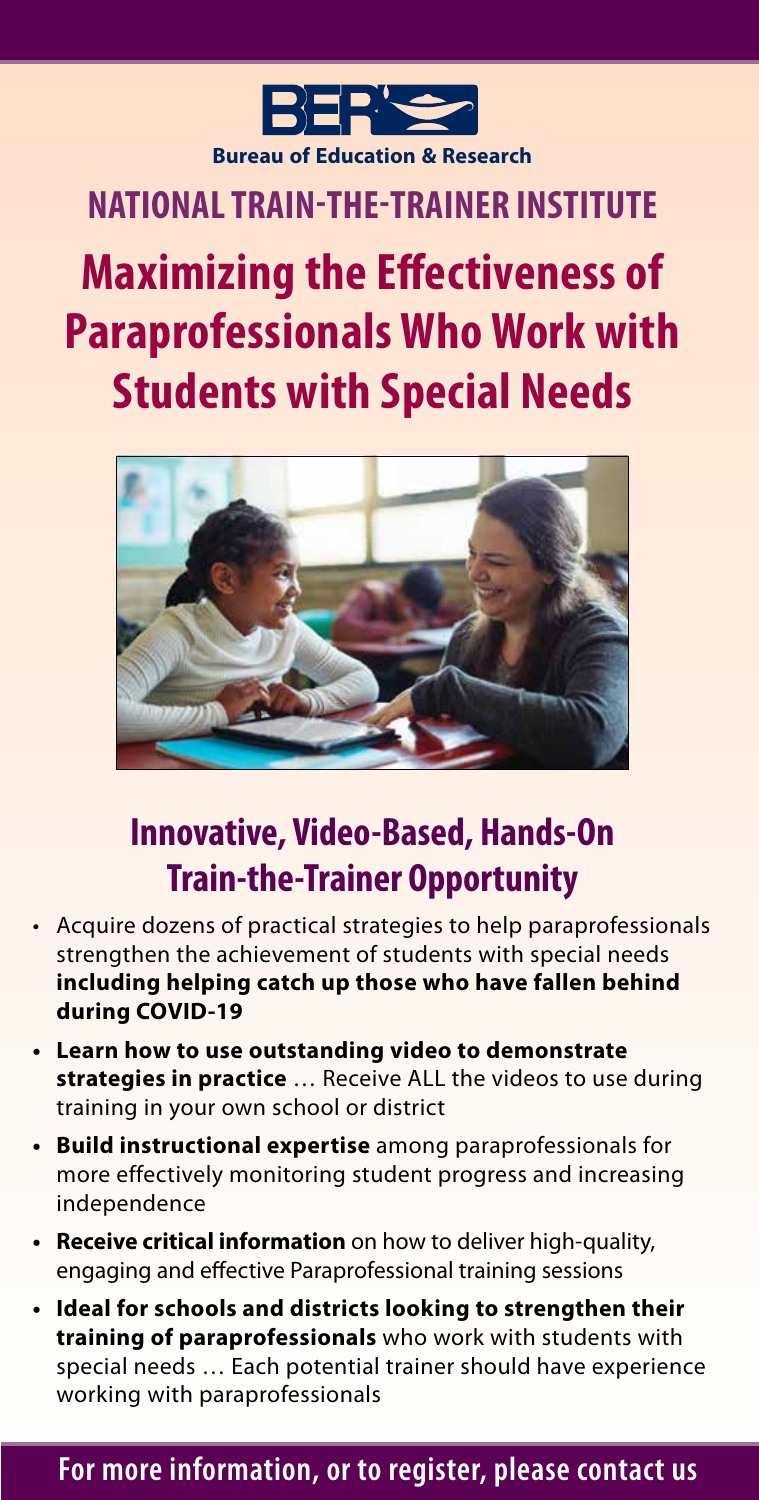# **What's unique about this National Train-the-Trainer Institute**

- **• Three days of intensive training combining classroom-proven strategies and video** of the strategies in action – *show* rather than *tell* your paraprofessionals what effective strategies look like when working with students with special needs
- **• National Special Education Experts, Catherine Wilson and Petra Nelson** will provide a comprehensive, interactive and research-based paraprofessional training preparing participants to train paraprofessionals in effective practices for working with students with special needs
- **• Work and collaborate in small groups** with BER instructors to expand and enhance your understanding of effective strategies for paraprofessionals to use when working with students with special needs
- **• Gain numerous tips and ideas to prepare and deliver high-quality paraprofessional training** with the goal of increasing the achievement of students with special needs whether working in-person, online or a hybrid learning environment
- **• Unique and ideal opportunity for schools and districts** to strengthen their foundation, expand their knowledge and implement training to increase the effectiveness and impact of paraprofessionals who work with students with special needs





# **ABOUT BER INSTITUTES**

#### **• Outstanding Instructors**

All programs are led by outstanding, top-rated BER national trainers

#### **• Extensive Digital Resource Handbooks**

You'll have access to an extensive digital resource handbook before, during and after your institute.

#### **• Highly Interactive**

You'll be able to ask questions in real time and interact with the instructor and other participants

#### **• Program Guarantee**

As we have for 44 years, we guarantee the high quality of our programs. If you are not satisfied, we'll give you a 100% refund

#### **1-800-735-3503 | Reg online: www.ber.org | FAX: 1-425-453-1134 For more information, or to register, please contact us**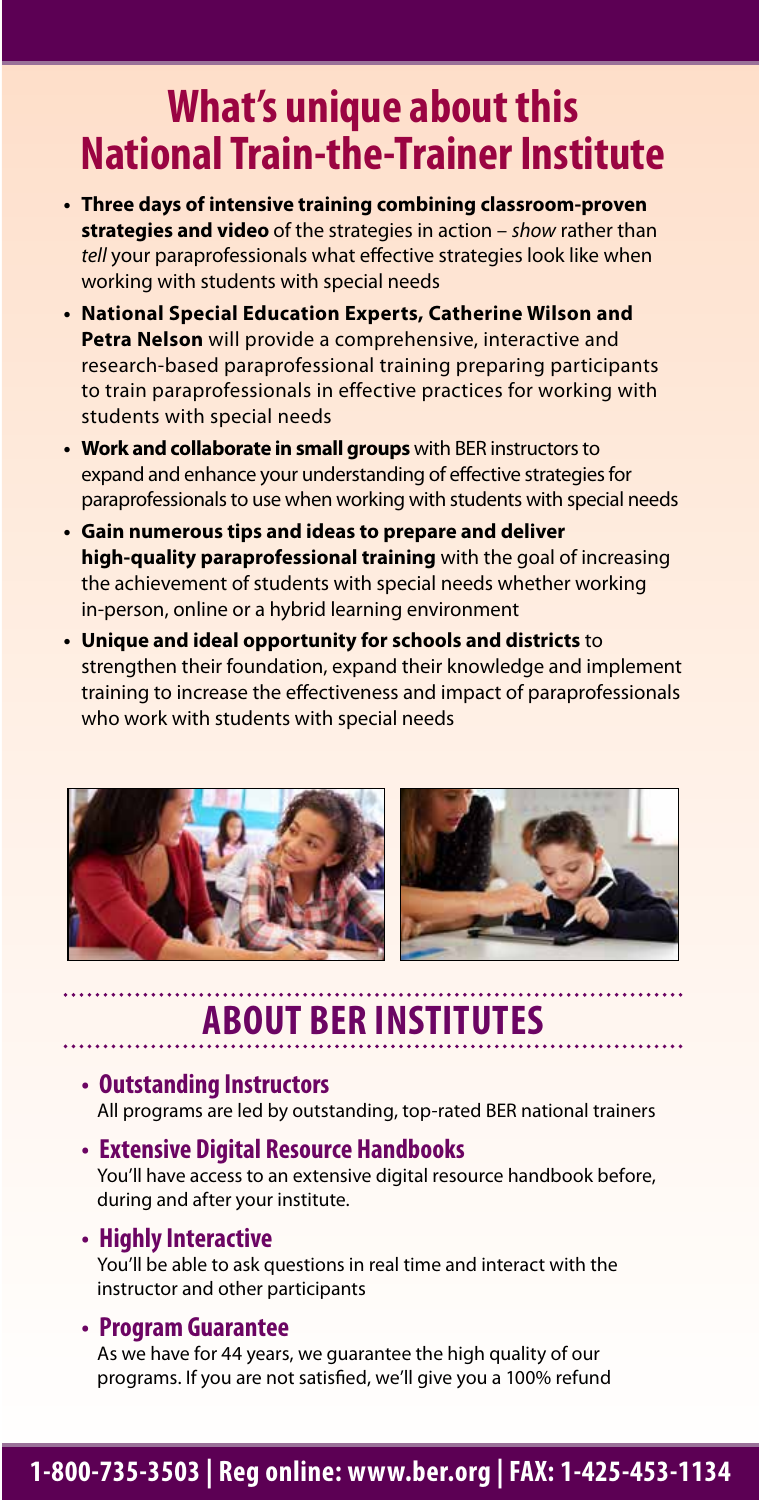# **Learn and build the necessary foundation for training paraprofessional staff in effective**

Skilled paraprofessionals are critical to the success of students with special needs across all educational settings. Participants attending this unique train-the-trainer institute will learn the key components for an effective training program for paraprofessionals which can then be delivered as a staff development framework that fits the schedule according to each school's or district's unique scheduling and training needs. The following key components are included in this three-day train-the-trainer institute.

#### **Increasing the Effectiveness of Paraprofessionals**

- Guidelines for adapting curriculum and modifying instruction and assignments
- Developing a clear understanding of the importance of student independence
- Practical ways to increase student independence through the use of a "prompt hierarchy"
- Effective, easy-to-implement methods for collecting data
- Tips for developing student portfolios that reflect student progress and student needs

#### **Working Effectively with Other Adults**

- Effective instructional techniques for two adults working with students in the same learning environment
- Improving job satisfaction by taking the stress out of working in complicated, demanding instructional situations
- Tips for effective collaboration with other school staff and related service providers

#### **Working Effectively with Students**

- Innovative techniques to maximize the support you give to students with special needs **including helping catch up those who have fallen behind during COVID-19**
- Key ways to adapt curriculum and modify instruction
- Highly effective techniques to foster and maximize student independence
- Use of a "prompt hierarchy" to improve requisite learning behaviors essential for becoming lifelong learners
- Ready-to-use approaches to reduce the intensity, frequency and duration of prompts and supports
- Use effective strategies for encouraging student participation in classroom discussions and cooperative work groups
- Key ways to avoid "giving answers" to students
- Proven ways to facilitate students' interactions and friendships with peers
- Real-life examples of techniques for fostering student independence in students with special needs
- Highly effective ways to build student confidence and self-esteem
- Outstanding suggestions for managing and improving student behaviors

#### **Video of Strategies in Action to Demonstrate Effective Teaching Practices**

- Best practices for using video to train others in-person and online
- Outstanding training tips and a resource kit to train others (each participant will receive ALL video presented at the institute to use in their own training)

#### **Receive Comprehensive Training Resources**

#### **All participants will receive a valuable package of resources including:**

- **• Three-Year Subscription to Best-Selling Professional BER Paraprofessional PD Resource Kit with Streaming Video** used throughout the training. Streaming videos contain the video footage needed for a complete paraprofessional training for your school and district demonstrating best practices
- **Comprehensive Paraprofessional Digital Resource Handbook filled with material** to reinforce and extend learning and help train others
- **• Detailed Digital Trainer's Guide** that walks participants through the delivery of the program including a PowerPoint presentation adaptable for immediate use
- **• Tips and strategies** for successful presentation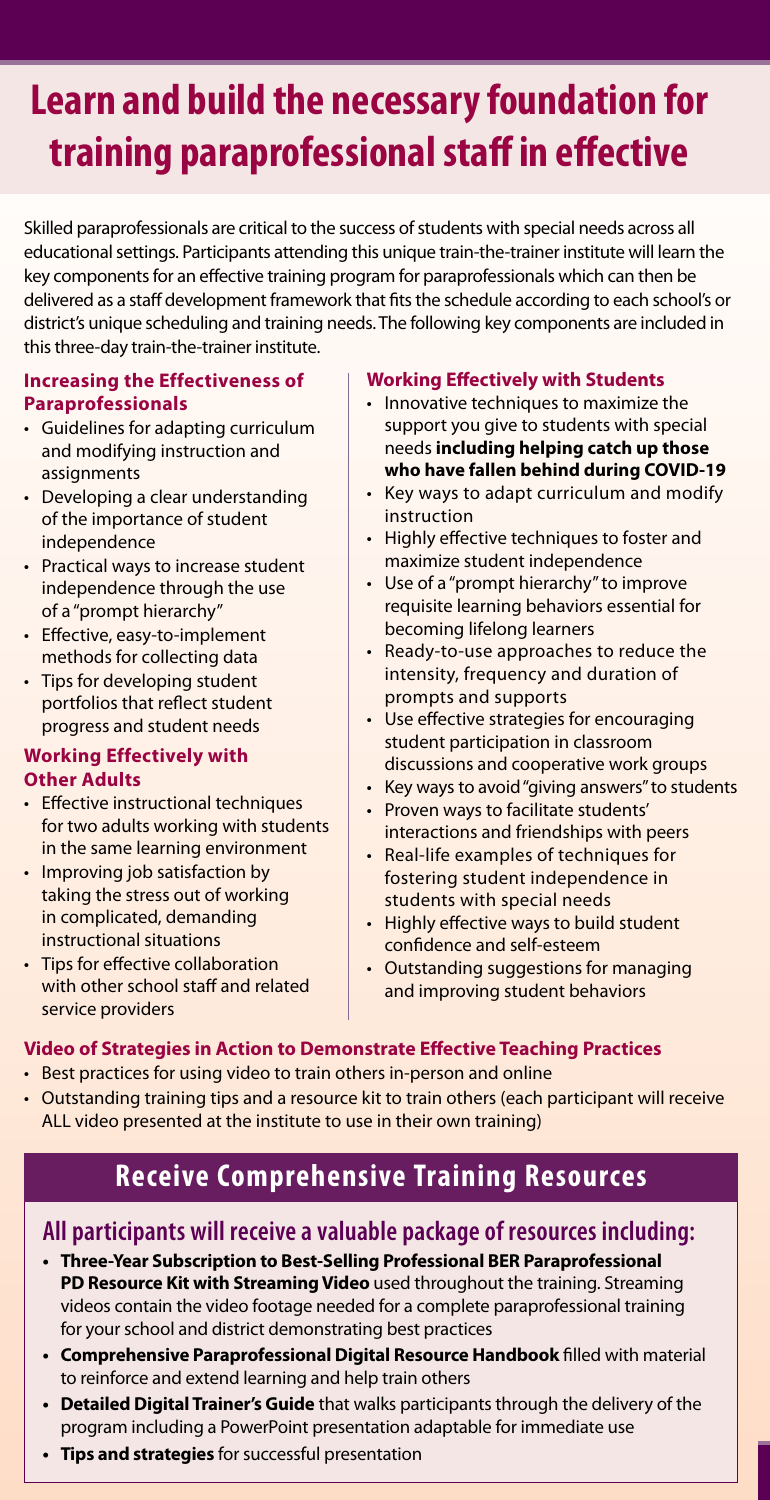# **practices Innovative, Video-Based, Hands-On, Train-the-Trainer Opportunity**

# **Featuring Two of the Nation's Top Experts in Working with Students with Special Needs**



**Catherine Wilson** is an outstanding special educator, consultant and national presenter, who is known for her enthusiasm and practical ideas for teaching students with disabilities. She has a wealth of strategies for to help maximize the full potential of paraprofessionals who work with students with special needs. Catherine brings an extraordinary passion for meeting the needs of all students through specially designed instruction, appropriate access and supports that shift the focus from student "disabilities" to student "abilities." Through her work

as an Access to General Curriculum Specialist, Catherine co-authored *Grading and Progress Monitoring for Students with Disabilities, A Resource for Teachers*. Catherine is known for her practical and innovative strategies in the area of inclusive practices.



**Petra Nelson** has more than 30 years of grades PreK-12 experience and has worked in self-contained, resource and co-taught special education settings. She has worked with thousands of teachers, administrators and paraprofessional in all areas of special education, including specialized instruction, behavior support, inclusive practices, transition programs, differentiation, multi-tiered systems of support, administrative procedures and co-teaching implementation. Petra knows firsthand the challenges facing

paraprofessionals and is passionate about providing real, practical, high-leverage practices maximize their effectiveness working students with special needs.

# **Special Benefits of Attending**

#### **Meet Inservice Requirements / Earn State CEUs**

Participants of Live Online Programs can receive a certificate of participation that may be used to verify continuing education hours. For details about state CEUs available, visit www.ber.org/ceus

#### **Earn One to Four Graduate Semester Credits**



University of Massachusetts Global Anonprofit

Up to four graduate level professional development credits are available with an additional fee and completion of follow up

practicum activities. Details for direct enrollment with University of Massachusetts Global, will be available at this program.

#### **SAVE with Group Discounts**

The fee is \$1,095 per person. If groups of three or more register at the same time, the fee is \$995 per person.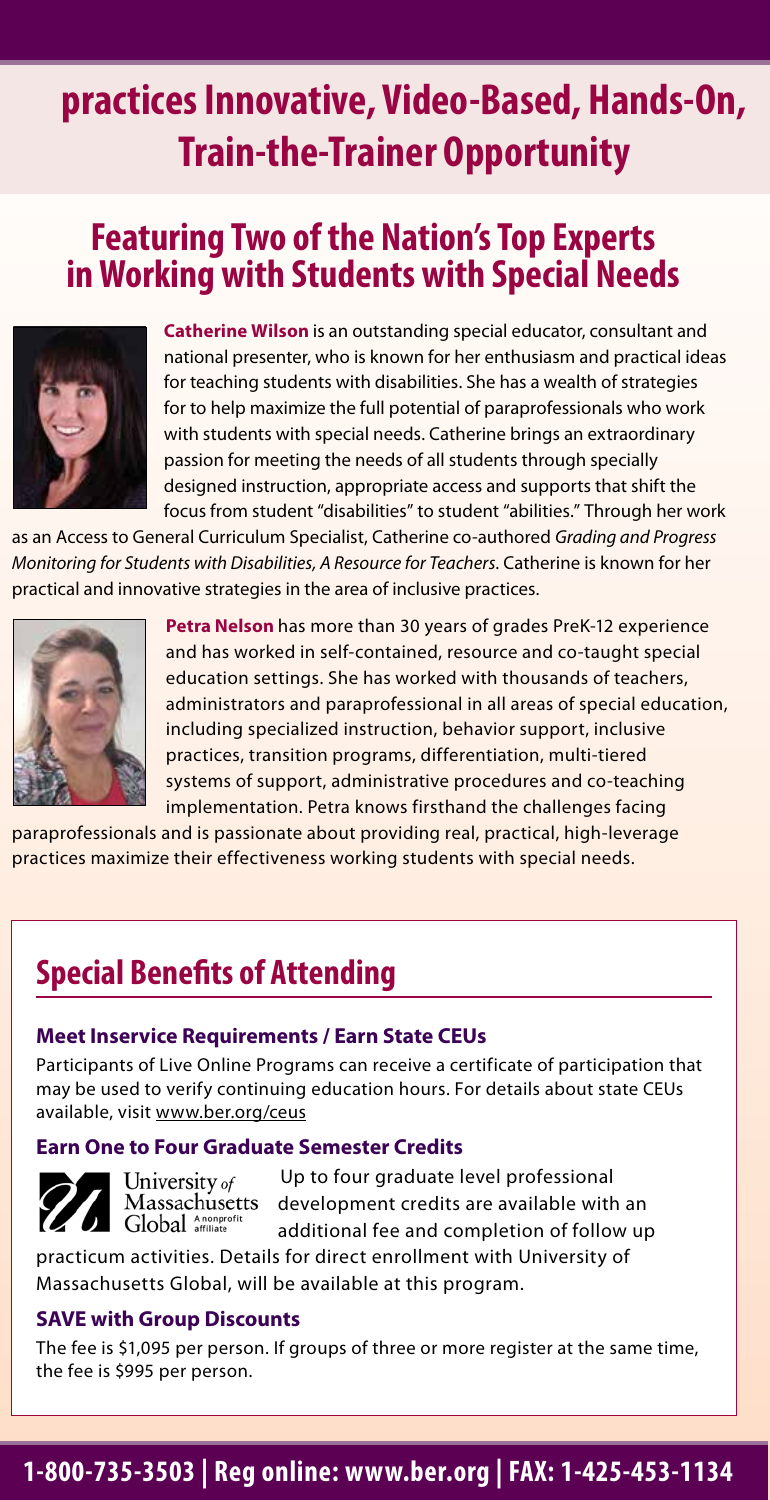# **PROGRAM SCHEDULE**

# **Wednesday**

- Experience numerous, practical strategies that increase learning for students with special needs including those who have fallen behind during COVID-19
- Learn seven nationally-recognized standards and practices every paraprofessional should utilize
- Proven strategies for increasing student independence
- Strategies for establishing and maintaining effective, collaborative relationships with paraprofessionals that lead to increased student capacity
- Put research-based strategies into a meaningful context that will build confidence to provide effective, on-going staff training
- Focus on detailed paraprofessional strategies and video footage for use in your own training program for paraprofessionals who work with students with special needs
- Ready-to-use strategies for working successfully with students with special needs
- Discover best practices for using outstanding video to train others
- Accommodations, adaptations, instructional strategies, and scaffolding student thinking and learning in small groups

### **Thursday**

- Break out into separate, smaller breakout groups to experience numerous, practical strategies that increase learning for students with special needs
- Collect data effectively and efficiently: what, when, where, how, and why
- Explore dozens of strategies and activities that can be used in the classroom and in small groups immediately
- Learn ways to maximize student engagement and participation in a variety of settings
- Behavior management of students with special needs in diverse environments strategies for keeping students with special needs on task while learning in whole-class
- Experience numerous, practical strategies that increase learning for students with special needs in inclusive settings
- Manage challenging behaviors that impede learning
- Strategies for establishing and maintaining effective, collaborative relationships with paraprofessionals that lead to increased student capacity
- Identify key presenting skills for presenting high-quality and engaging training sessions to paraprofessionals
- Create a plan for presentations

# **Friday**

- Participants will deliver brief presentations of paraprofessional strategies using video and will receive feedback from the small-group facilitator
- Practice presentations will provide the perfect opportunity to listen and interact to deepen understanding, familiarity and confidence with the material
- Debriefing of presentations and feedback from the lead instructors will strengthen participants' skills in training
- Participants will leave with a training plan to implement a state-of-the-art training with paraprofessional sta

**PROGRAM HOURS: 9:00 AM – 3:30 PM Daily** (Central Time)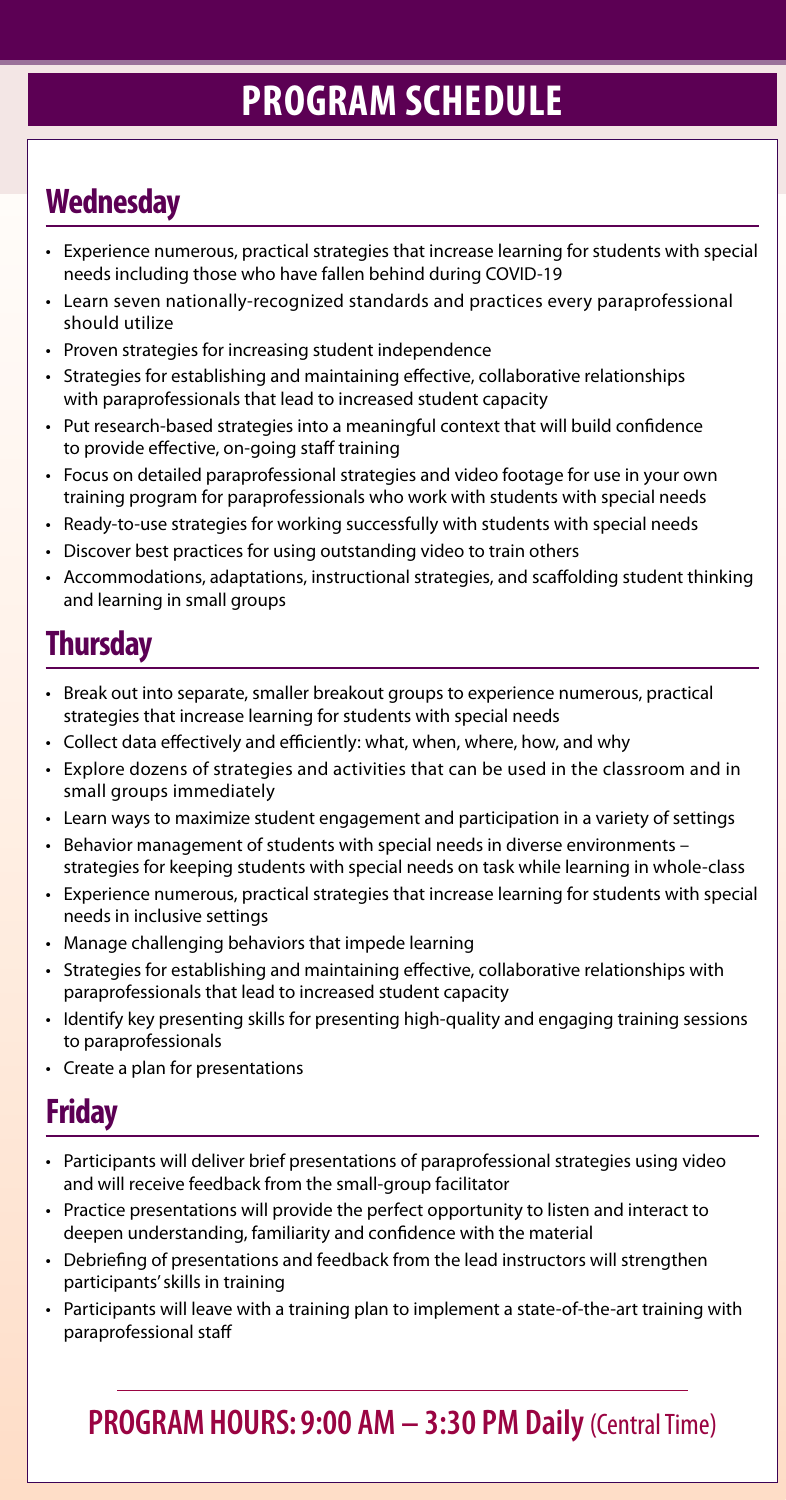# **REGISTRATION**

# **Maximizing the Effectiveness of Paraprofessionals** Who Work with Students with Special Needs

#### **NATIONAL LIVE ONLINE TRAIN-THE-TRAINER INSTITUTE**

### **JULY 6-8, 2022**

#### **Start Time: 9 AM Central**

(8 AM Mountain, 7 AM Pacific, 10 AM Eastern)

*Registration conrmations and login details are sent via e-mail*

| FIRST NAME:                                                                                                                                                                                                                                                                                                                                    | M.I.                                                             | <b>LAST NAME:</b>                                                            |                                                                                               |
|------------------------------------------------------------------------------------------------------------------------------------------------------------------------------------------------------------------------------------------------------------------------------------------------------------------------------------------------|------------------------------------------------------------------|------------------------------------------------------------------------------|-----------------------------------------------------------------------------------------------|
| <b>POSITION</b>                                                                                                                                                                                                                                                                                                                                |                                                                  | <b>GRADE LEVEL</b>                                                           |                                                                                               |
|                                                                                                                                                                                                                                                                                                                                                | <b>SUBJECT TAUGHT</b>                                            |                                                                              |                                                                                               |
| <b>SCHOOL NAME:</b>                                                                                                                                                                                                                                                                                                                            |                                                                  |                                                                              |                                                                                               |
| SCHOOL MAILING ADDRESS:                                                                                                                                                                                                                                                                                                                        |                                                                  |                                                                              |                                                                                               |
| CITY & STATE                                                                                                                                                                                                                                                                                                                                   | ZIP CODE                                                         |                                                                              |                                                                                               |
| SCHOOL PHONE NUMBER WITH AREA CODE                                                                                                                                                                                                                                                                                                             |                                                                  |                                                                              | HOME PHONE NUMBER WITH AREA CODE                                                              |
| <b>E-MAIL ADDRESS</b>                                                                                                                                                                                                                                                                                                                          | Registration confirmations and login details are sent via e-mail |                                                                              |                                                                                               |
| HOME MAILING ADDRESS                                                                                                                                                                                                                                                                                                                           |                                                                  |                                                                              |                                                                                               |
| CITY & STATE                                                                                                                                                                                                                                                                                                                                   |                                                                  |                                                                              | <b>ZIP CODE</b>                                                                               |
| <b>IMPORTANT: PRIORITY ID CODE</b><br>Fill in the six digit number on the mail label next to the word "ID" (even if the brochure wasn't addressed to you)                                                                                                                                                                                      |                                                                  |                                                                              |                                                                                               |
| <b>METHOD OF PAYMENT</b><br>The registration fee is \$1,095 per person; for groups of 3 or more registering at the same time,<br>the fee is \$995 per person. Payment is due prior to the program.                                                                                                                                             |                                                                  |                                                                              |                                                                                               |
| $\Box$ A check (payable to <b>Bureau of Education &amp; Research</b> )<br>$\Box$ P.O. #                                                                                                                                                                                                                                                        |                                                                  |                                                                              |                                                                                               |
|                                                                                                                                                                                                                                                                                                                                                |                                                                  |                                                                              | (Please include priority ID code on the P.O.)                                                 |
|                                                                                                                                                                                                                                                                                                                                                |                                                                  |                                                                              | (Found on back of card)                                                                       |
| Account # __                                                                                                                                                                                                                                                                                                                                   |                                                                  |                                                                              | $\sqrt{E(X)}$ Exp. Date (MO/YR): $\sqrt{E(X)}$                                                |
| Please print name as it appears on card                                                                                                                                                                                                                                                                                                        |                                                                  |                                                                              |                                                                                               |
| <b>FIVE EASY WAYS TO CONTACT US:</b>                                                                                                                                                                                                                                                                                                           |                                                                  |                                                                              |                                                                                               |
| <b>REGISTER ONLINE at:</b><br>www.ber.org                                                                                                                                                                                                                                                                                                      |                                                                  | PHONE toll-free: 1-800-735-3503<br>(Weekdays 5:30 am - 4:00 pm Pacific Time) | <b>MAIL this form to:</b><br><b>Bureau of Education &amp; Research</b><br>915 118th Avenue SE |
| <b>EMAIL this form to:</b><br>register@ber.org                                                                                                                                                                                                                                                                                                 | $\mathbf{L}$ FAX this FORM to:<br>■ 1-425-453-1134               |                                                                              | PO Box 96068<br>Bellevue, WA 98009-9668                                                       |
| <b>CANCELLATIONS/SUBSTITUTIONS</b><br>100% of your paid registration fee will be refunded if you can't attend and notify us at least 10 days before<br>the institute. Late cancellations made prior to the event may request an account credit or to be refunded less<br>a \$35 service fee. Substitutions may be made anytime without charge. |                                                                  |                                                                              |                                                                                               |

© 2022 Bureau of Education & Research. All rights reserved. VXP2M1